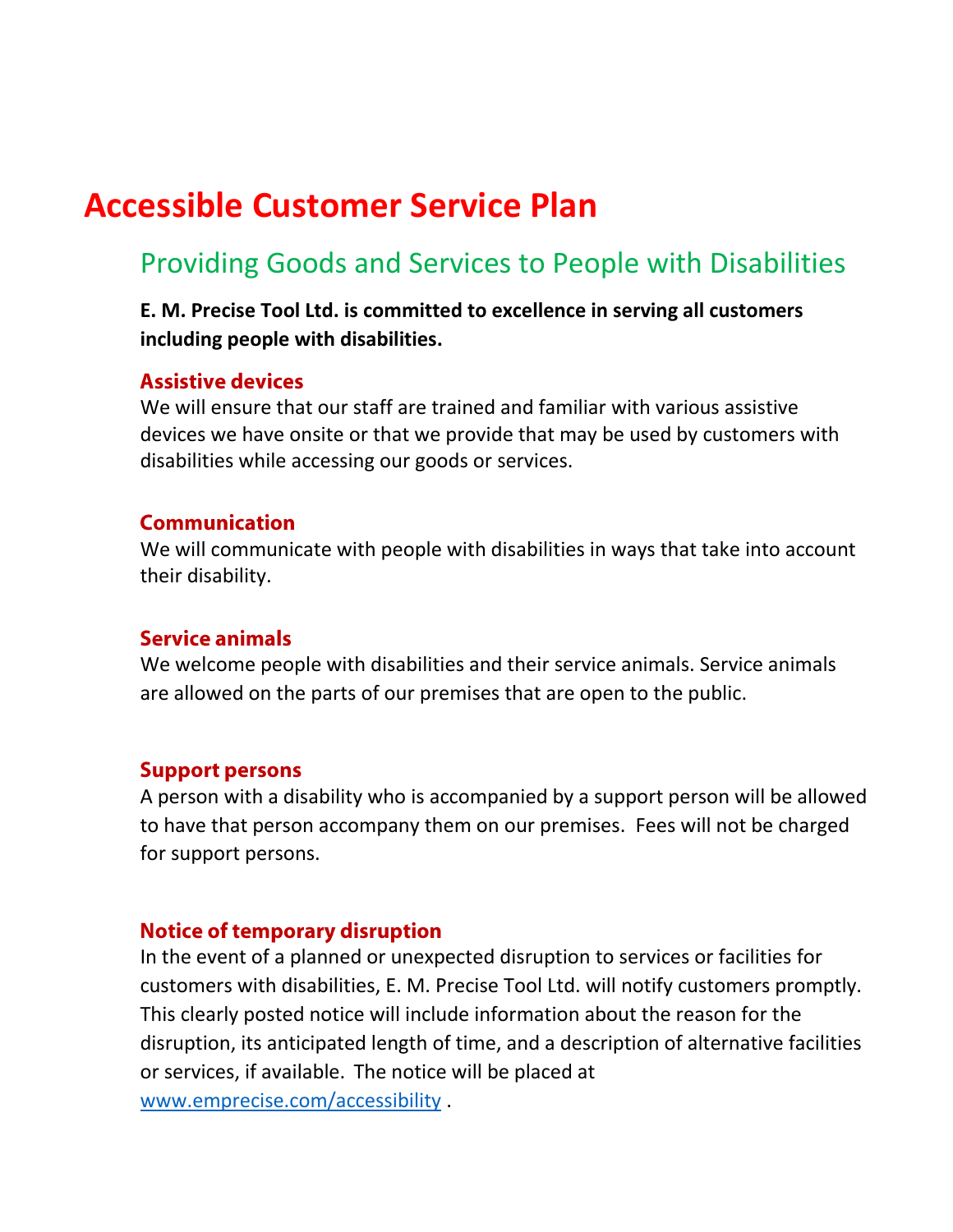## **Training**

E. M. Precise Tool Ltd. will provide training to managers, employees, volunteers and others who deal with the public or other third parties on our behalf.

Individuals in the following positions will be trained:

All staff who have direct contact with our customers will be trained, including managers, customer service representatives, outside sales representatives, purchasing staff, administrative staff, shipping and receiving staff, delivery drivers, tool repair staff.

Group training will be provided to all staff currently employed, by August 30, 2014. New employees will be trained individually or in groups, as applicable, by the three month mark of their employment.

Training will include:

- An overview of the Accessibility for Ontarians with Disabilities Act, 2005 and the requirements of the customer service standard.
- E. M. Precise Tool Ltd.'s plan related to the customer service standard.
- How to interact and communicate with people with various types of disabilities
- How to interact with people with disabilities who use an assistive device or require the assistance of a service animal or a support person
- How to use any assistive devices that may be available on-site or otherwise that may help with providing goods or services to people with disabilities.
- What to do if a person with a disability is having difficulty in accessing E. M. Precise Tool Ltd.'s goods and services.
- Staff will also be trained/notified when changes are made to the plan.